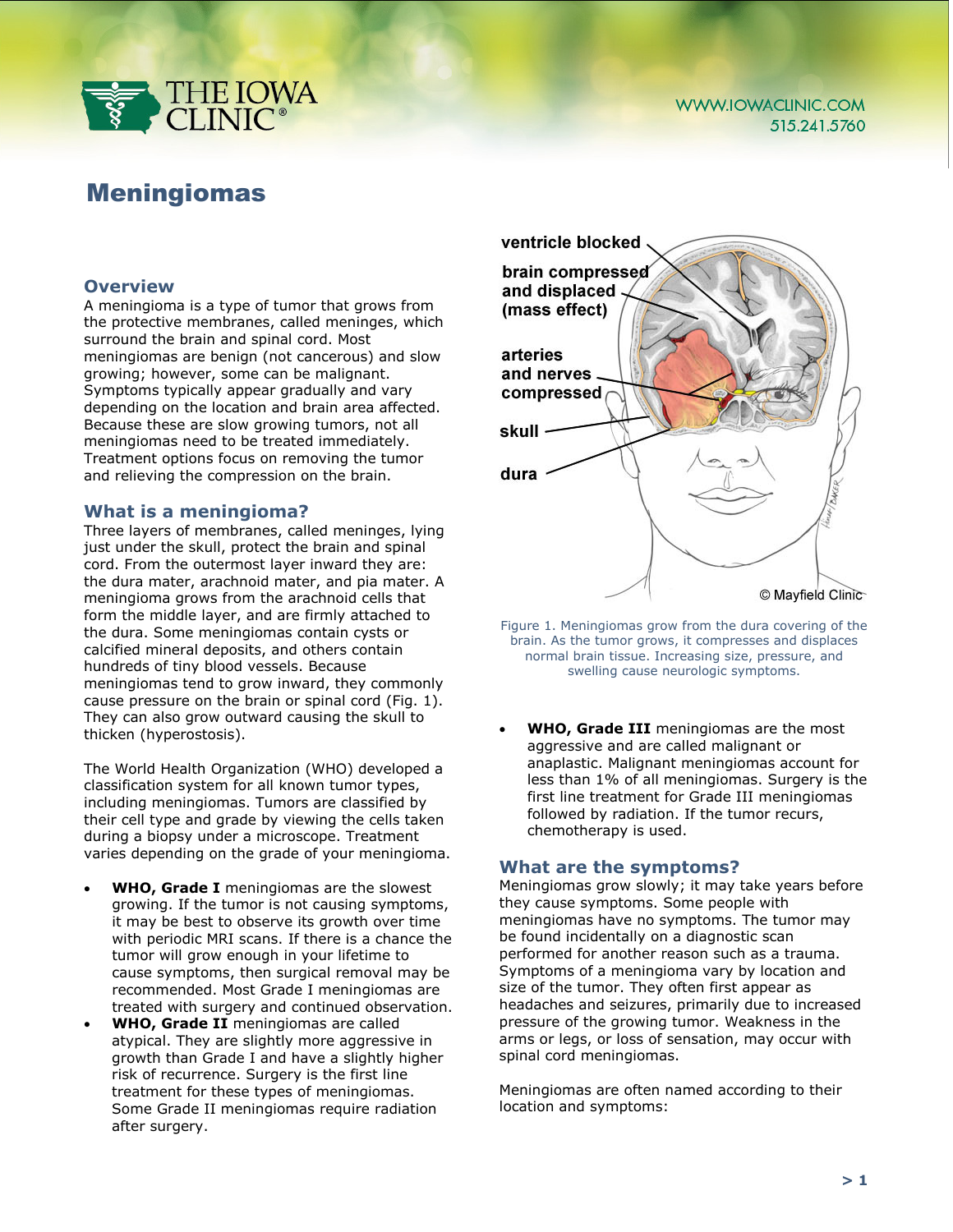- **Convexity meningiomas:** grow on the surface of the brain. They may not produce symptoms until they reach a large size. Symptoms include seizures, neurological deficits, or headaches.
- **Falx and parasagittal meningiomas:** grow from the dural fold, called the falx, which runs between the left and right sides of the brain. The falx contains two large blood vessels (superior and inferior sagittal sinuses). Because of the danger of injuring the sinuses, removing a tumor in the falx or parasagittal region can be difficult. Symptoms may include personality changes, headache, vision problems, and arm or leg weakness.
- **Olfactory groove meningiomas:** grow along the olfactory nerves that run between the brain and the nose. These tumors often cause a loss of smell. They can compress the frontal lobes causing personality changes that may be mistaken for depression. They can also compress the optic nerves to the eyes, causing visual problems such as loss of specific areas within your field of vision, or even blindness.
- **Sphenoid meningiomas:** grow along the sphenoid ridge, which lies behind the eyes. These tumors can cause visual problems, loss of sensation in the face, or facial numbness. Tumors in this location can sometimes encase the major blood vessels of the brain (e.g. cavernous sinus, or carotid arteries) as well as the cranial nerves in the area making them difficult to completely remove.
- **Posterior fossa meningiomas:** grow along the underside of the brain near the brainstem and cerebellum. These tumors can compress the cranial nerves causing facial symptoms or loss of hearing. Petroclival tumors can compress the trigeminal nerve, resulting in facial pain (trigeminal neuralgia) or spasms of the facial muscles. Foramen magnum meningiomas grow near the area where the spinal cord connects to the brain and can cause headaches, or other signs of brainstem compression such as difficulty walking.
- **Intraventricular meningiomas:** grow inside the fluid-filled ventricles deep inside the brain. They can block the flow of cerebrospinal fluid (CSF) causing hydrocephalus, which can produce headaches and dizziness.
- **Intraorbital meningiomas:** grow around the eye sockets of the skull and can cause pressure in the eyes to build up, giving a bulging appearance. They can also cause loss of vision.
- **Spinal meningiomas:** grow predominantly in the thoracic spine. They can cause back pain (typically at night) or loss of sensation and paralysis of the legs from compression of the spinal nerves.

## **What are the causes?**

Scientists are not certain what causes meningioma tumors, although several theories are being investigated. Most agree that a malformed



Figure 2. MRI of a sphenoid wing meningioma. The tumor has filled the area where the temporal lobe normally lies and has compressed the arteries and nerves causing vision problems.

chromosome is the most common abnormality in meningiomas, but the cause of this abnormality is unknown. People with a genetic disorder known as neurofibromatosis type 2 (NF2) are more likely to develop meningiomas. Of people with malignant meningiomas, a higher percent have mutations in NF2. Studies have also found that patients who received radiation treatment to the head for medulloblastomas, ependymomas, or other tumors are at higher risk for developing meningiomas later in life secondary to the radiation.

## **Who is affected?**

Meningiomas represent about 20% of all primary brain tumors and 12% of all spinal cord tumors. They can occur in children, but most often occur in adults between the ages of 40 and 60 years. Most meningiomas are benign (not cancerous), as less than 10% of meningiomas are malignant. While malignant meningiomas occur in both women and men, benign meningiomas occur most often in women.

## **How is a diagnosis made?**

First, the doctor will ask about your personal and family medical history and perform a complete physical examination. In addition to checking your general health, the doctor performs a neurological exam. This includes checks for mental status and memory, cranial nerve function (sight, hearing, smell, tongue and facial movement), muscle strength, coordination, reflexes, and response to pain. If a problem is found, the doctor may order diagnostic imaging tests such as computerized tomography (CT) or magnetic resonance imaging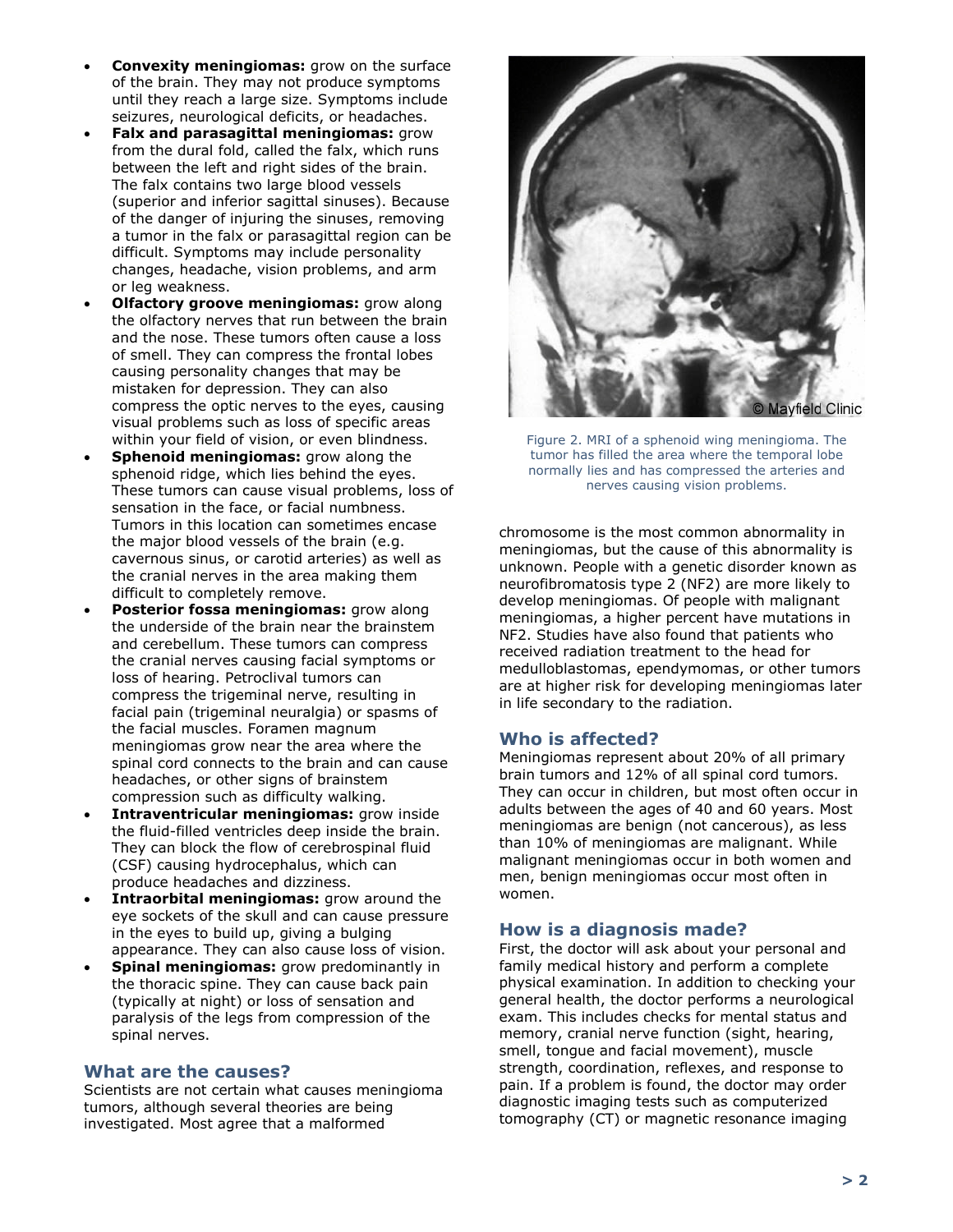(MRI) scans to help determine the size, location, and type of tumor, if one exists (Fig. 2). Skull xrays may be obtained if the tumor is believed to involve the bone. For spinal cord tumors, a myelogram may be done, and in some cases, angiograms, or x-rays of the blood vessels, are necessary. The diagnosis can be confirmed by a biopsy.

## **What treatments are available?**

There are a variety of treatment options for meningiomas. The treatment that is right for you will depend on your age, general health status, and the location, size, and grade of the meningioma. Each treatment has benefits, risks and side effects that should be discussed and understood.

#### **Observation (growth monitoring)**

Because of the slow growth of meningiomas, patients with no or few symptoms may be monitored instead of undergoing surgical removal of the tumor. The doctor will monitor the growth of the tumor with periodic MRI scans. Patients should promptly report any symptom change immediately.

#### **Surgery**

Surgical removal is the most common treatment for meningiomas causing symptoms. A neurosurgeon performs a craniotomy to open the skull and remove the tumor (Fig. 3). A biopsy of tissue is examined by a pathologist to determine the tumor grade. Although total removal can provide a cure for meningiomas, total resection is not always possible. The tumor location determines how much can be safely removed. If the tumor cannot be completely removed, the remainder of the tumor can be treated with radiation.

Improvements in surgical techniques, particularly image-guided stereotaxy, intraoperative MRI/CT, and functional brain mapping have improved the surgeon's ability to precisely locate the tumor, define the tumor's borders, avoid injury to vital brain areas, and confirm the amount of tumor removal while in the operating room.

• **Image-guided surgery** (IGS) is a technology that helps the surgeon pinpoint the exact location of a tumor - similar to a GPS for the brain. Before surgery, a special MRI scan is performed with fiducial markers placed on the skin around the patient's head. During surgery, the fiducial markers correlate the "real patient" lying on the table to a 3D computer model of the patient created from their MRI or CT scans. Using a hand-held probe, the surgeon can track the probe's position in real time on the computer model of the patient's anatomy. IGS allows very precise planning of the approach by pinpointing the tumor location and guiding the skin and bone openings.



Figure 3. A craniotomy is cut in the skull to expose the tumor. After the tumor is removed, brain tissue can reexpand in the cavity.

**Interventional MRI or CT** is a specially designed operating room in which the patient can undergo an MRI or CT scan before, during, and after surgery while still under anesthesia. This enables the surgeon to have real-time images of the patient's brain and to know exactly how much tumor has been removed prior to ending the procedure. This technology improves the ability for total tumor removal and reduces the need for a second operation.

#### **Radiation**

Some tumors may be considered inoperable because of their location near areas of the brain that control vital functions like breathing or intellect. Some malignant meningiomas grow back after surgical removal. In these cases, radiation may be used to damage the DNA inside the cells making them unable to divide and reproduce. The goal of radiation treatment is to maximize the dose to abnormal tumor cells and minimize exposure to normal healthy cells. The benefits of radiation are not immediate but occur over time. Gradually, the tumor will stop growing, shrink, and in some cases, completely disappear. There are two ways to deliver radiation: multiple low doses (radiotherapy) or a single high dose (radiosurgery).